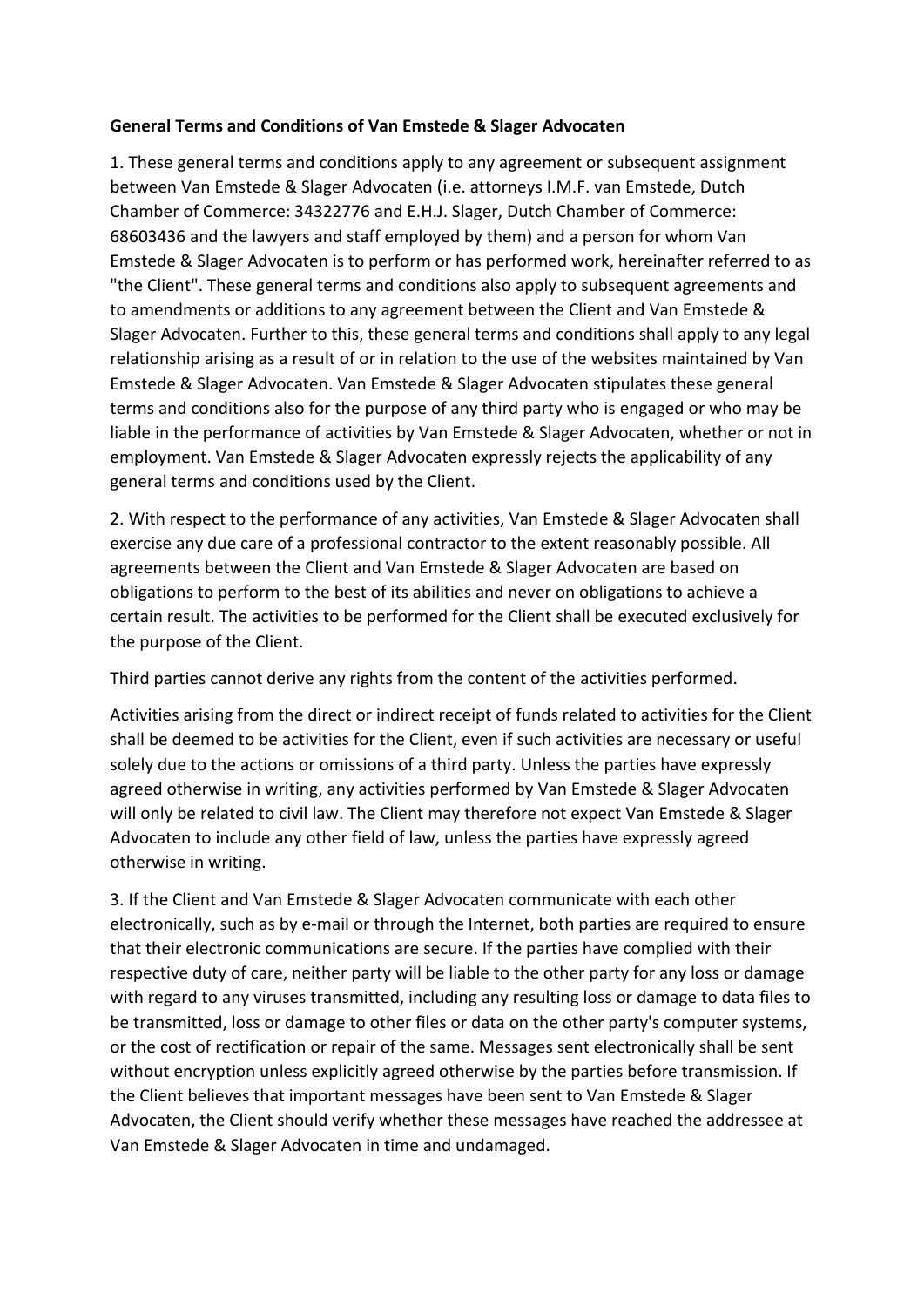4. Van Emstede & Slager Advocaten is entitled to engage third parties for the purpose of executing an assignment, whenever and to the extent that Van Emstede & Slager Advocaten deems necessary. The Client authorises Van Emstede & Slager Advocaten to accept in full the terms and conditions applicable to the relationship between Van Emstede & Slager Advocaten and such third party or stipulated by such third party.

5. With respect to services provided by Van Emstede & Slager Advocaten, the Client shall pay Van Emstede & Slager Advocaten the agreed fee, plus turnover tax. In case of an applicable hourly rate, the activities will in principle be charged to the Client on a monthly basis. Costs incurred by third parties, such as legal entities or bailiffs, will always be charged when they arise or, by way of an advance payment, are expected to arise. Van Emstede & Slager Advocaten is always entitled to request the Client to make an advance payment or to pay a deposit. A deposit received will be offset against the last invoice in a particular case, unless otherwise agreed.

6. Payment of invoices of Van Emstede & Slager Advocaten must be made within 14 days after the invoice date. If this payment term is exceeded, the Client shall be in default by operation of law and shall be due statutory interest. If the Client is in default and Van Emstede & Slager Advocaten takes enforcement action against the Client, Van Emstede & Slager Advocaten shall be entitled to recover the costs from the Client. Where interim invoices are not paid on time, Van Emstede & Slager Advocaten may offset any advance payment or deposit received. In such a case, Van Emstede & Slager Advocaten shall also be free, provided that it does so accurately, to suspend its services until the delay in payment has ceased to exist and an advance payment or deposit, as the case may be, has been made. Outstanding invoices may be offset against any funds held by Van Emstede & Slager Advocaten, through the intermediary of the Stichting Derdengelden van Emstede & Slager Advocaten, as a deposit for the Client, always when and insofar as such funds could be paid to the Client without any obstacles, without prejudice to the provisions contained in the Netherlands Bar Association's Accounting Standards Regulations.

7. Each party shall be entitled to terminate the agreement at any time by giving notice, if required with immediate effect. In the event of termination, the Client must, at minimum, pay the activities performed up until the moment of termination.

8. Any liability on the part of Van Emstede & Slager Advocaten arising out of or with respect to the performance of activities by Van Emstede & Slager Advocaten shall be limited to the amount paid in the relevant case under the liability insurance policies taken out by Van Emstede & Slager Advocaten plus the amount of the deductible excess that applies under such insurance policies. If, for any reason, no amounts of money are paid out under this insurance policy, any liability will be limited to three times the amount paid by the Client to Van Emstede & Slager Advocaten in the relevant case in the relevant calendar year, up to an amount of € 50,000 maximum. The limitation or exclusion of liability referred to shall not apply in the case of loss as a result of deliberate recklessness or wilful misconduct by Van Emstede & Slager Advocaten.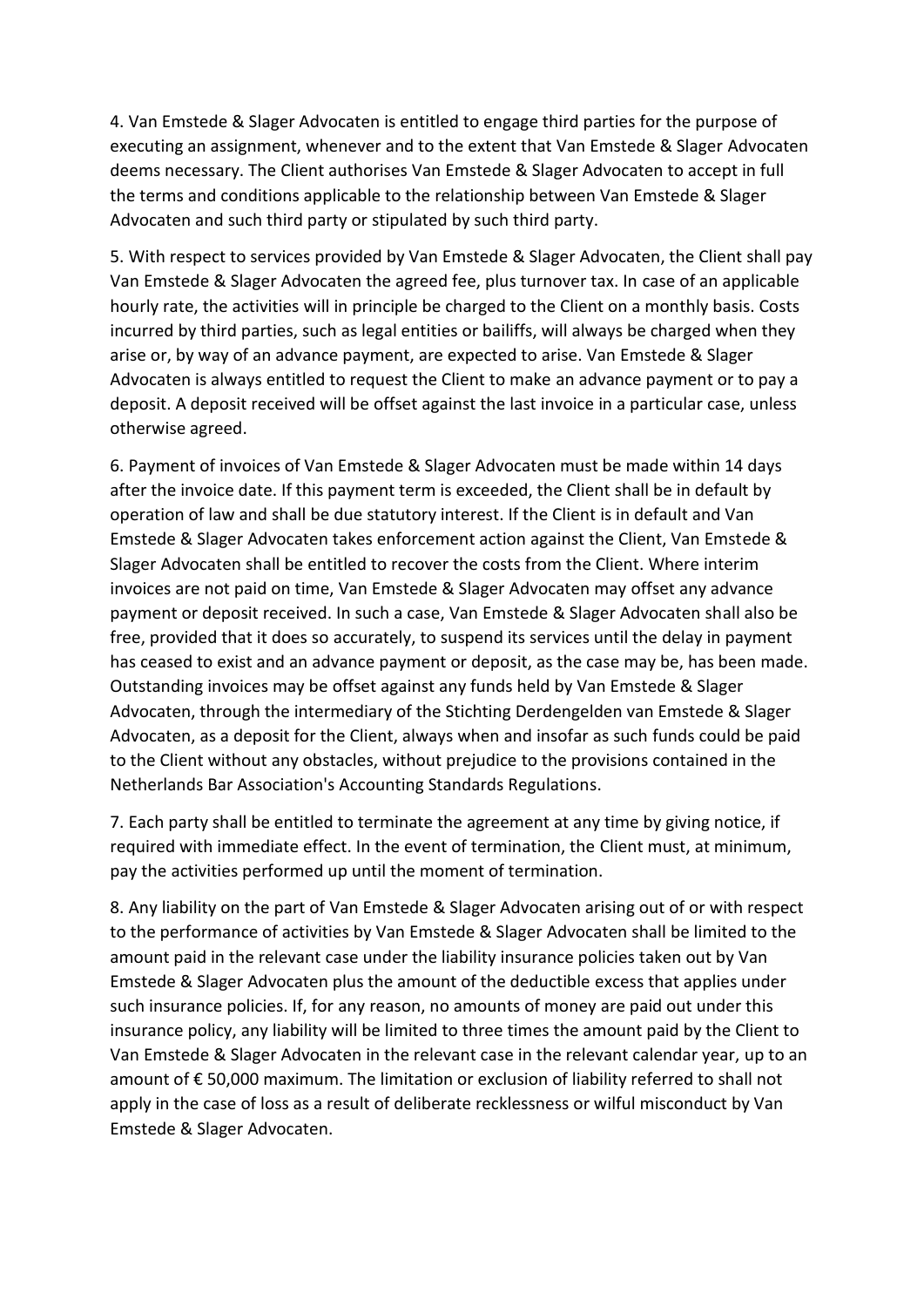9. The Client may not hold any natural person or legal entity to account or liable other than Van Emstede & Slager Advocaten for the performance of any agreement, even if an instruction has been given by the Client with the intent to have it carried out by that specific person. Claims by the Client for damages by Van Emstede & Slager Advocaten shall have been cancelled if they are not brought before the competent court within one year after they were detected. Furthermore, the Client's claims will have been cancelled 12 months after the activities to which such claims are related have been executed, unless any rights of the Client under the law have been cancelled or become time-barred at an earlier time.

10. Van Emstede & Slager Advocaten accepts no liability for any failure to perform or unlawful acts by third parties engaged by Van Emstede & Slager Advocaten, nor for any loss or damage with respect to this. Van Emstede & Slager Advocaten shall be entitled to enforce the terms and conditions of third parties engaged by Van Emstede & Slager Advocaten against the Client where the performance of the assignment by such third parties is concerned. The Client shall never hold such third parties directly liable. If in the absence of this provision Van Emstede & Slager Advocaten would have a claim against such third parties in the event of a shortcoming or wrongful act on their part, the preceding sentence shall be construed as that Van Emstede & Slager Advocaten's liability in respect of the Client shall be limited to the assignment of the claim held or asserted by Van Emstede & Slager Advocaten against such third party, without Van Emstede & Slager Advocaten guaranteeing that such claim can be successfully enforced by the Client in or out of court.

11. The legal relationship between Van Emstede & Slager Advocaten and the Client is governed by Dutch law. Any disputes shall exclusively be referred to the competent court in the Netherlands.

### **Office-Complaints Procedure**

Van Emstede & Slager Advocaten and its attorneys I.M.F. van Emstede (Dutch Chamber of Commerce: 34322776) and E.H.J. Slager (Dutch Chamber of Commerce: 68603436) will make every effort to provide you with the best possible services.

However, in the event that you should not be satisfied with the conclusion or execution of the contract for services or invoice for costs, you may wish to make use of our complaints procedure.

#### **Complaints Officer**

1. I.M.F. van Emstede and E.H.J. Slager and their lawyers are mutually responsible for dealing with complaints addressed to "Van Emstede & Slager Advocaten" and therefore perform as complaints officers.

Method of filing a complaint

2. You must submit your complaint in writing to one of the complaints officers.

3. Within one month of learning about your complaint, you will receive a written, reasoned opinion from the complaints officer as to whether it is a valid complaint.